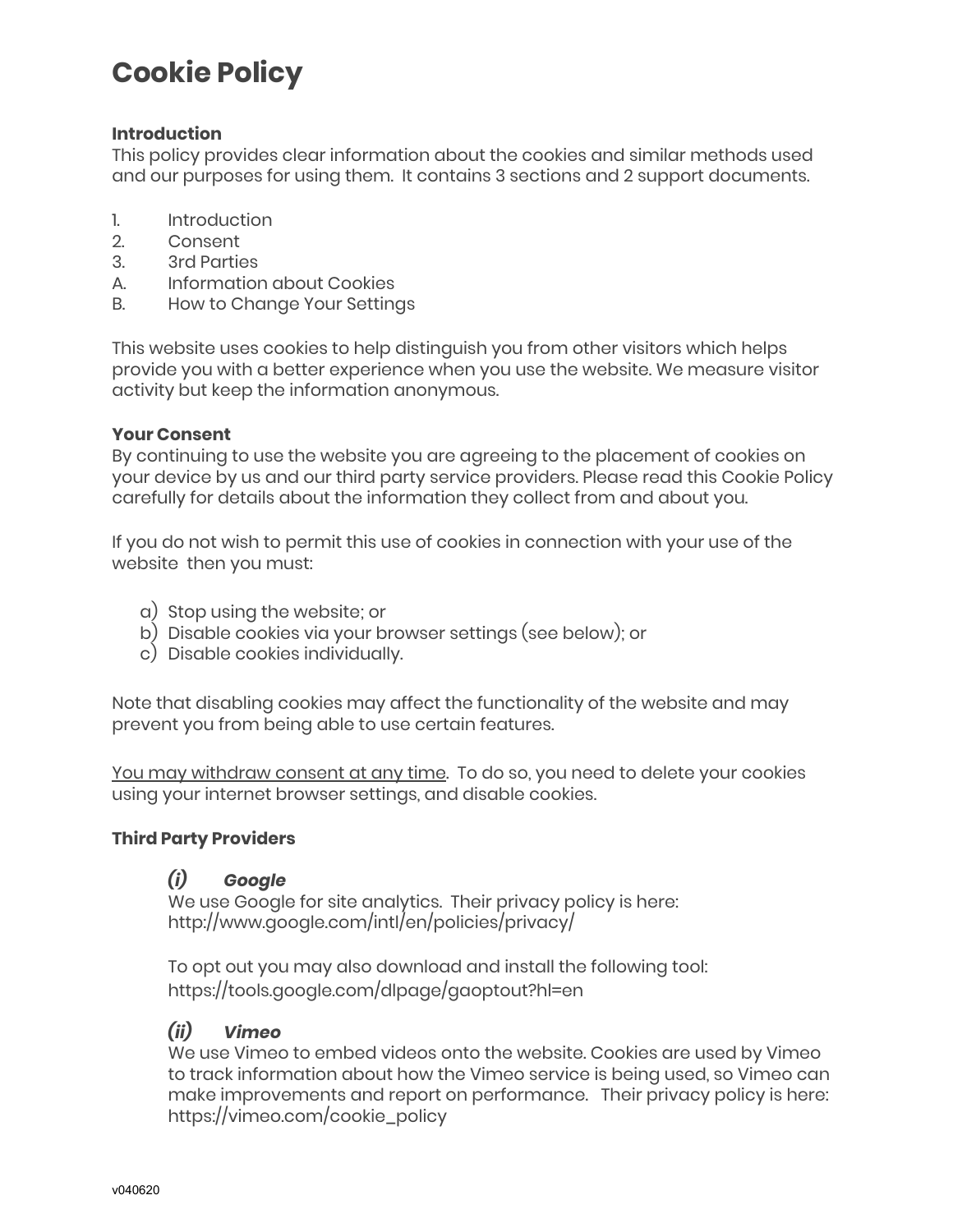## **A) Information about Cookies**

*What is a cookie?* A cookie is a small file of letters and numbers stored on your browser or the hard drive of your device. Unless you have adjusted your browser setting to refuse cookies, the website will issue cookies as soon as you visit it.

*First-party cookies:* Set by a website being visited by the user at the time.

**Third-party cookies:** Set by a site other than the site visited by the user at the time.

*Persistent cookies:* Remain on a user's device for a period of time specified by the cookie and activated each time the user visits the website that created the cookie.

**Session cookies:** these cookies allow website operators to link the actions of a user during a browser session. A browser session starts when a user opens the browser window and finishes when they close the browser window. Session cookies are created temporarily. Once you close the browser, all session cookies are deleted.

**Strictly Necessary cookies:** let you use the website and it's features such as form submission. Accepting these cookies is a condition of using the website, so if you prevent these cookies we can't guarantee how the website will perform.

**Performance cookies:** collect information on site use e.g. pages visited, and if you experience errors. These do not collect any information that could identify you and are only used to help us improve how the website works, understand what interests our users and measure the effectiveness of any marketing.

Specifically, we use performance cookies to:

- Carry out web analytics i.e. statistics on how the website is used
- Help us improve the Site by measuring any errors that occur
- Provision of embedded video content

Some of our performance cookies are managed for us by third parties. We do not allow the third party to use the cookies for any purpose other than those listed above.

By using the website without restricting cookie usage using the browser settings within your own control, you accept the use of Performance cookies. Accepting these cookies is a condition of using the website, so if you prevent these cookies we can't guarantee how the website will perform.

**Targeting cookies:** Track your visit to the website and other websites, including the pages you have visited and the links you have followed. This allows third parties to display targeted ads to you on the websites you visit. We **do not use** targeting cookies on this website.

*We hope this information on cookies helps you understand our policy. For Information on how to delete or block cookies, see (B) below.*